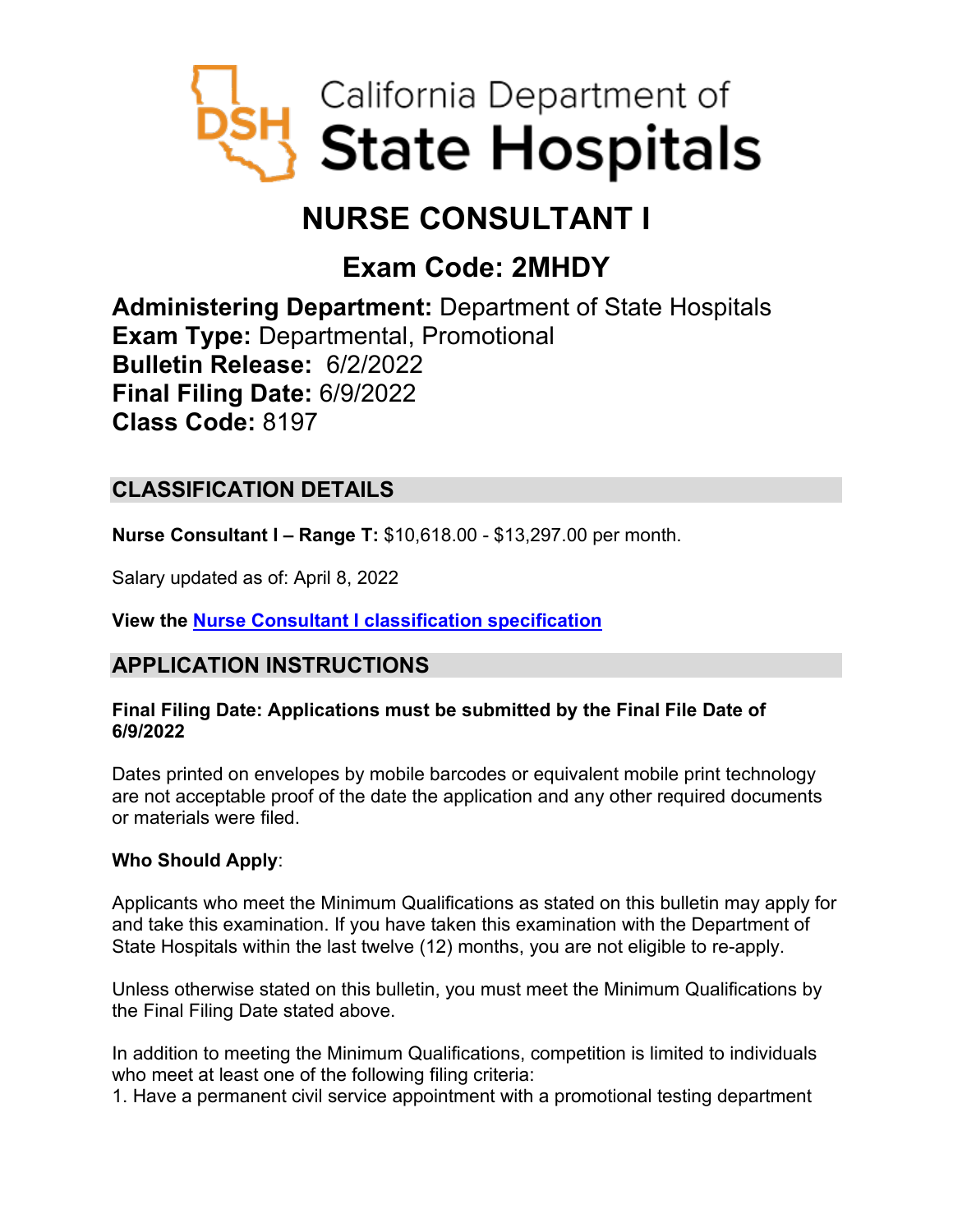(see Testing Department), or

2. Are current or former employees of the legislature for 2 or more years as defined in Government Code 18990, or

3. Are current or former non-elected exempt employees of the executive branch for 2 or more consecutive years as defined in Government Code 18992, or

4. Are persons retired from the United States Military honorably discharged from active duty as defined in Government Code 18991. Applicants must provide a copy of discharge papers (DD 214) for verification purposes at the time of application. Under certain circumstances other employees may be allowed to compete under provisions of Rules 234, 235, 235.2, and Government Code §18993. California Code of Regulations Rules 233, 234, 235.2 and 237 contain provisions regarding civil service status and eligibility for promotional examinations.

#### **How to Apply**:

Applicants are required to submit an [Examination Application \(STD 678\),](https://jobs.ca.gov/pdf/std678.pdf) found at [www.calcareers.ca.gov,](http://www.calcareers.ca.gov/) either by mail, in person, or via email to the address listed below.

Once your application has been submitted, Examination Services staff will screen each application. Applicants meeting the minimum qualifications will be admitted into the examination.

#### **The preferred method to apply is by emailing your STD 678 to:**

**[NurseConsultantI@dsh.ca.gov](mailto:NurseConsultantI@dsh.ca.gov)**

#### **Electronic signatures are acceptable.**

Indicate the Classification on your Examination Application (STD 678).

You may apply by mail or in person to: Department of State Hospitals – Sacramento Attn: Selection Services Unit, MS-14 1215 O Street Sacramento, CA 95814

In person hours: Monday through Friday, 8am to 5pm (excluding State holidays)

#### **Special Testing Arrangements:**

If you require assistance or alternative testing arrangements due to a disability, please contact the testing department listed in the Contact Information section of this bulletin.

## **MINIMUM QUALIFICATIONS**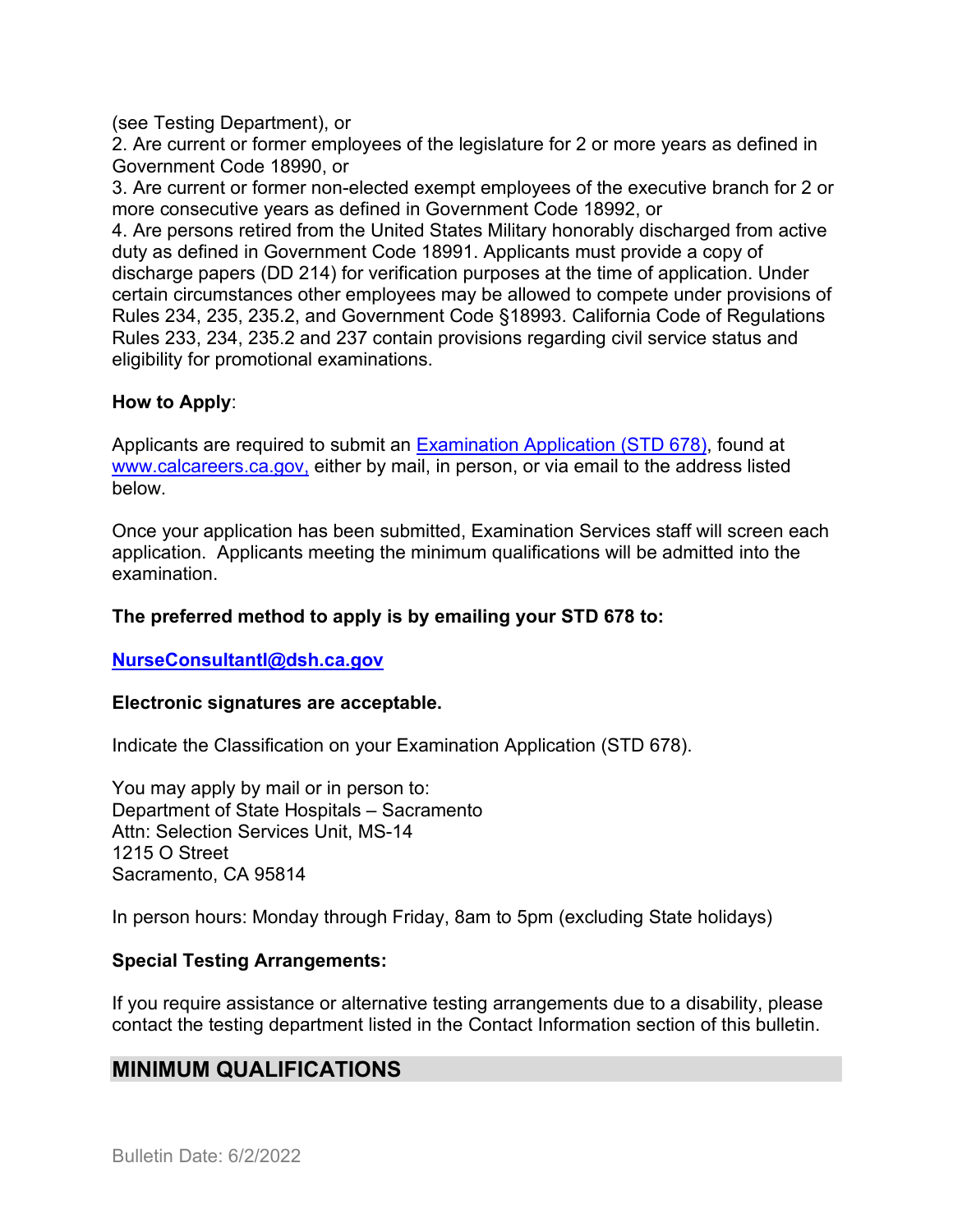All applicants must meet the education and/or experience requirements as stated on this exam bulletin to be accepted into the examination. Part-time or full-time jobs, regardless of whether paid or volunteer positions, and inside or outside California state service will count toward experience.

1. All classes in this series require possession of an active valid license as a registered nurse in California. (Applicants who do not meet this requirement will be admitted to the examination, but they must secure the required license before they will be considered eligible for appointment.) and

2. All classes in this series require a baccalaureate or higher degree in nursing from a school of nursing accredited by the National League for Nursing (NLN) or its equivalent for foreign graduates. (For applicants who received a baccalaureate degree in a healthrelated field prior to 1990, the California State Public Health Nurse Certificate may be substituted for the baccalaureate in nursing (BSN), thereafter the baccalaureate or higher degree must be in nursing from a school of nursing accredited by the NLN or its equivalent for foreign graduates.) and

3. All classes in this series require possession of a master's degree in a health-related field such as: nursing, public health, health care services, health care administration, or hospital administration. All degrees must be from an institution approved by the Council for Private Postsecondary and Vocational Education under the provisions of California Education Code Chapter 3, Part 59, Division 10. and

Two years of professional registered nursing experience which must have included responsibility for health services program planning and implementation or an administrative, consultative, teaching, or supervisory capacity.

## **POSITION DESCRIPTION**

This is the first working level. Under general supervision, performs the less complex nursing consultation and technical assistance to public and private institutions and agencies on the provision of health services; participates in planning, developing, evaluating, and monitoring health services, programs, and studies; participates in the development and evaluation of policies, procedures, and standards; develops and coordinates training programs; may assist in the more complex health programs, studies, or reports; and does other related work.

## **EXAMINATION SCOPE**

This examination consists of the following components:

**Training and Experience Evaluation –** Weighted 100% of the final score. The examination will consist solely of a **Training and Experience Evaluation.** To obtain a position on the eligible list, a minimum score of 70% must be received.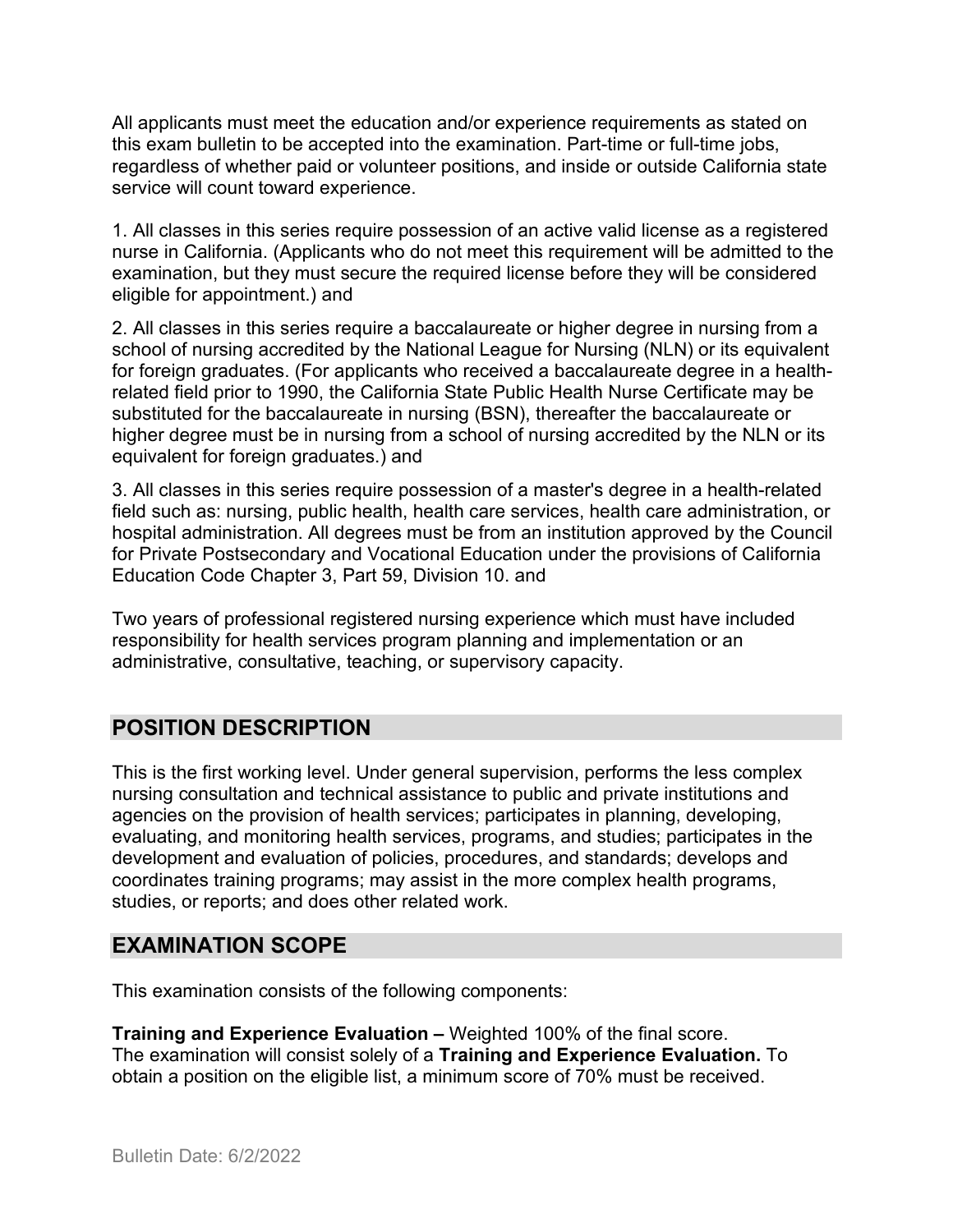If conditions warrant, this examination may utilize an evaluation of each candidate's education and experience compared to a standard developed from the class specification. It is important that each candidate provide details and completely fill out their application. List all experience relevant to the "Minimum Qualifications" for admittance to the examination shown on this announcement.

#### **Exam Considerations for Education and Experience:**

- 1. The breadth, quality, and length of time of the education and experience.
- 2. The relevance of the education and experience to the qualifications of the classifications.
- 3. The degree to which the competitor's total education and work history represent suitable preparation to successfully perform the duties and tasks of the class.

In addition to evaluating applicants' relative knowledge, skills, and ability, as demonstrated by quality and breadth of education and/or experience, emphasis in each exam component will be measuring competitively, relative job demands, each applicant's:

#### **Knowledge of:**

- 1. Principles, techniques, methods, and procedures of current nursing practices.
- 2. Epidemiology and methods of health promotion and disease prevention concepts and methods of control of communicable diseases.
- 3. Current philosophies and patterns of nursing education.
- 4. Principles and methods of consultation.
- 5. Group process and problem solving.
- 6. Research principles and methodology.
- 7. Roles, responsibilities, and interrelationships of the various health disciplines and health agencies.
- 8. Functions of social and health agencies.
- 9. Cultural and sociological patterns as they affect health programs.
- 10. State and Federal legislation related to health services.

#### **Ability to:**

- 1. Effectively provide consultation and technical assistance.
- 2. Establish and maintain the confidence and cooperation of those personnel within the department and in other social and health agencies.
- 3. Analyze situations accurately and take effective action.
- 4. Be flexible in approach to the solution of problems.
- 5. Communicate effectively.
- 6. Prepare reports.

## **ELIGIBLE LIST INFORMATION**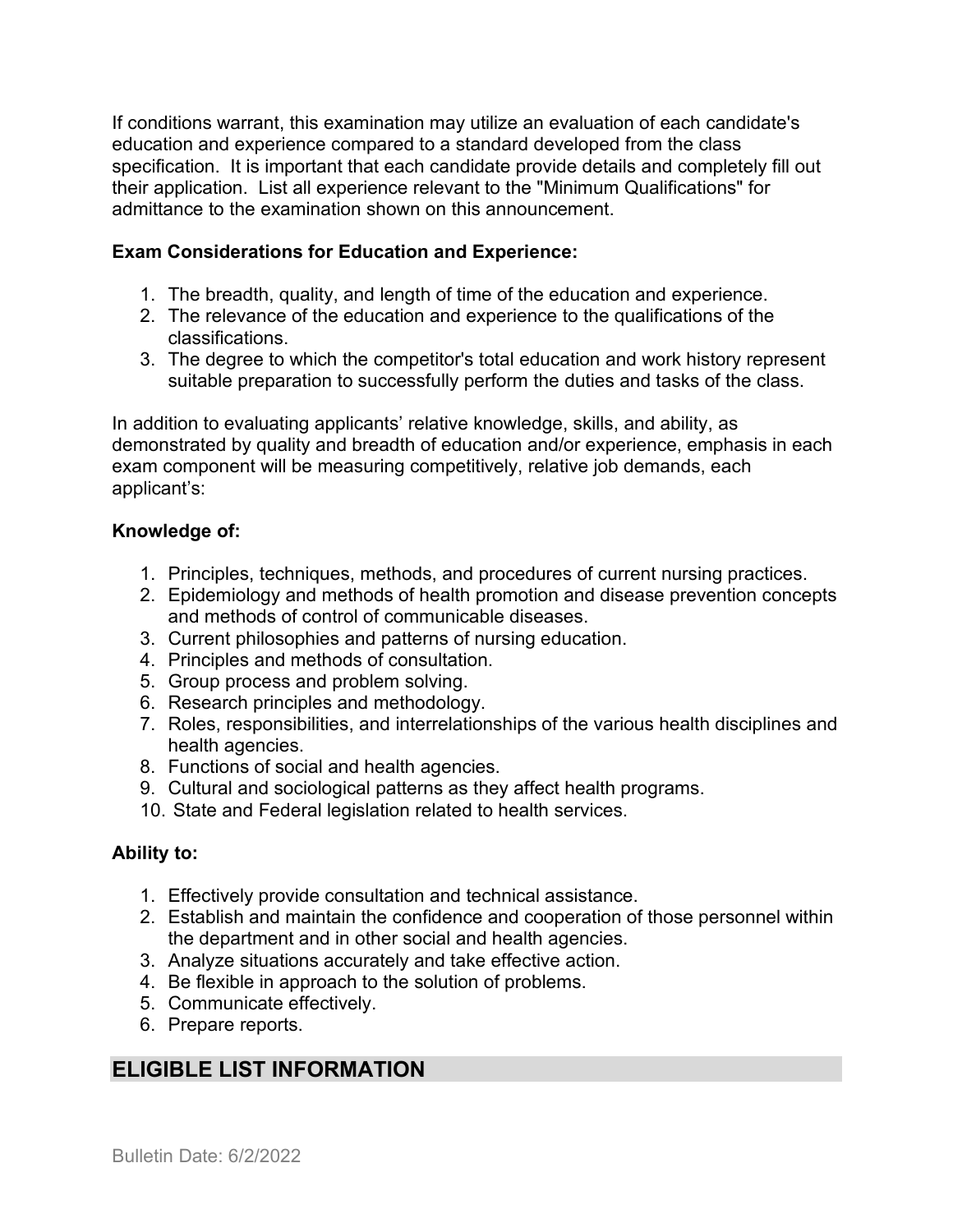A departmental, promotional eligible list for the **Nurse Consultant I** classification will be established for:

#### **Department of State Hospitals**

Eligibility expires **12 months** after it is established. Eligibility may be extended to meet the needs of the department.

Veterans' Preference credit is not granted in promotional examinations.

Career credits are not granted for examinations administered on an Open or Promotional basis.

## **PREPARING FOR THE EXAMINATION**

Here is a list of suggested resources to have available prior to taking the exam.

- 1. **Employment History:** Employment dates, job titles, organization names and addresses, names of supervisors or persons who can verify your job responsibilities, and phone numbers of persons listed above.
- 2. **Education:** School names and addresses, degrees earned, dates attended, courses taken (verifiable on a transcript), persons or office who can verify education, and phone numbers of persons or offices listed above.
- 3. **Training:** Class titles, certifications received, names of persons who can verify your training, and phone numbers of persons listed above.

## **TAKING THE EXAMINATION**

You are required to submit your application following the instructions above. Once it has been determined that you meet the minimum qualifications for entrance into the examination, you will be contacted by email (unless you specify mail on your STD 678) 2-3 weeks after the final file date with instructions for completing this examination.

## **TESTING DEPARTMENTS**

Department of State Hospitals

## **CONTACT INFORMATION**

Questions relating to this exam should be directed to:

Department of State Hospitals Selection Services Unit Monday through Friday, 8am to 5pm (excluding State Holidays) Phone: 916-651-8832 Email: **[NurseConsultantI@dsh.ca.gov](mailto:NurseConsultantI@dsh.ca.gov)**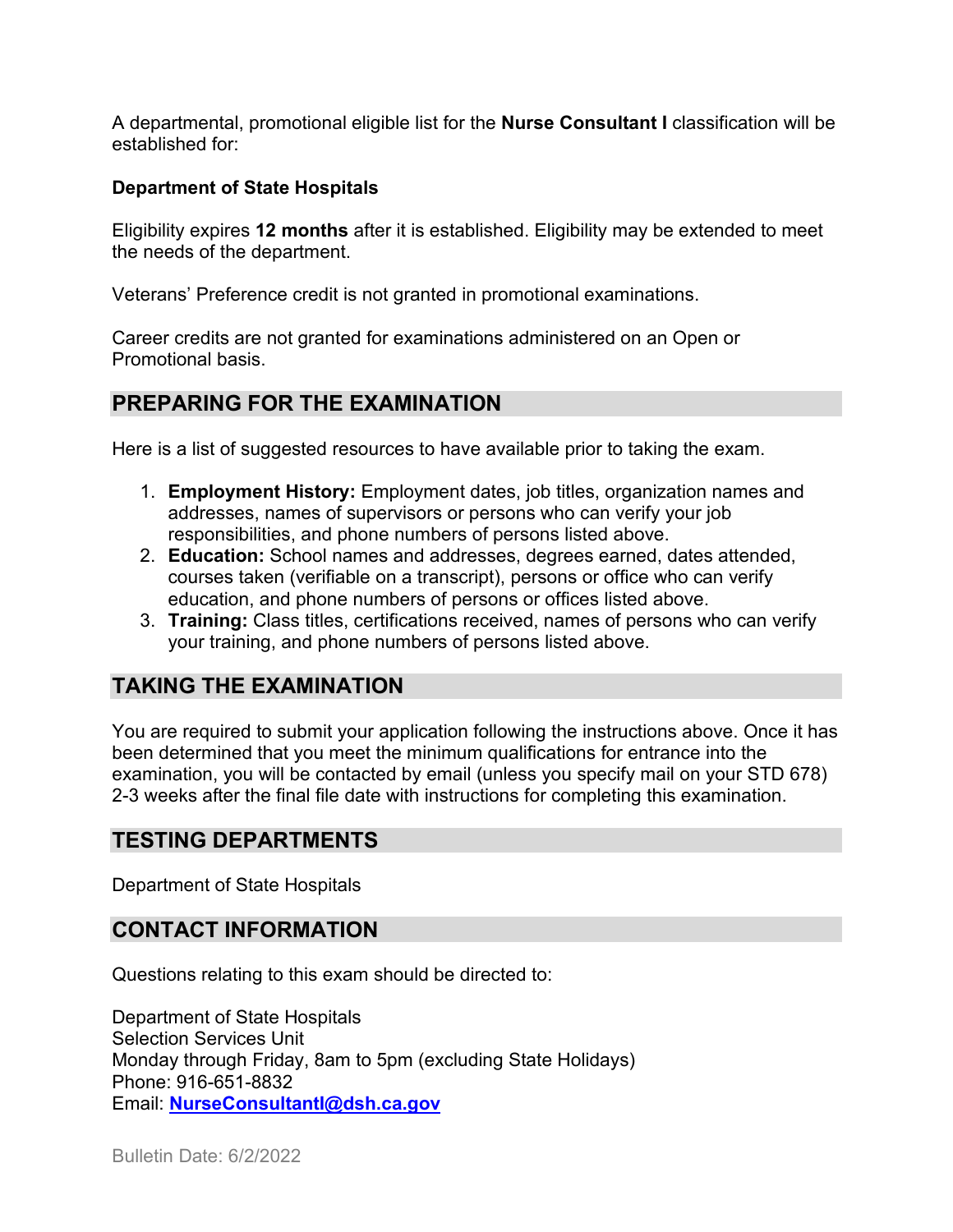California Relay Service: 1-800-735-2929 (TTY), 1-800-735-2922 (Voice). TTY is a Telecommunications Device for the Deaf, and is reachable only from phones equipped with a TTY Device.

## **EQUAL OPPORTUNITY EMPLOYER**

The State of California is an equal opportunity employer to all, regardless of age, ancestry, color, disability (mental and physical), exercising the right of family care and medical leave, gender, gender expression, gender identity, genetic information, marital status, medical condition, military or veteran status, national origin, political affiliation, race, religious creed, sex (includes pregnancy, childbirth, breastfeeding, and related medical conditions), and sexual orientation.

## **DRUG-FREE STATEMENT**

It is an objective of the State of California to achieve a drug-free State work place. Any applicant for State employment will be expected to behave in accordance with this objective, because the use of illegal drugs is inconsistent with the law of the State, the rules governing civil service, and the special trust placed in public servants.

## **GENERAL INFORMATION**

Examination and/or Employment Application (STD 678) forms are available at the California Department of Human Resources, local offices of the Employment Development Department, and through your CalCareer Account at the following website:

#### **[http://www.CalCareers.ca.gov/](http://www.calcareers.ca.gov/)**

If you meet the requirements stated on this examination bulletin, you may take this examination, which is competitive. Possession of the entrance requirements does not assure a place on the eligible list. Your performance in the examination described in this bulletin will be rated against a predetermined job-related rating, and all applicants who pass will be ranked according to their score.

The Department of State Hospitals reserves the right to revise the examination plan to better meet the needs of the service, if the circumstances under which this examination was planned change. This examination may be canceled by the Department of State Hospitals at any time prior to the establishment of the employment list. Such revision or cancelation will be in accordance with civil service laws and rules and all applicants will be notified.

General Qualifications: Applicants must possess essential personal qualifications including integrity, initiative, dependability, good judgement, the ability to work cooperatively with others, and a state of health consistent with the ability to perform the